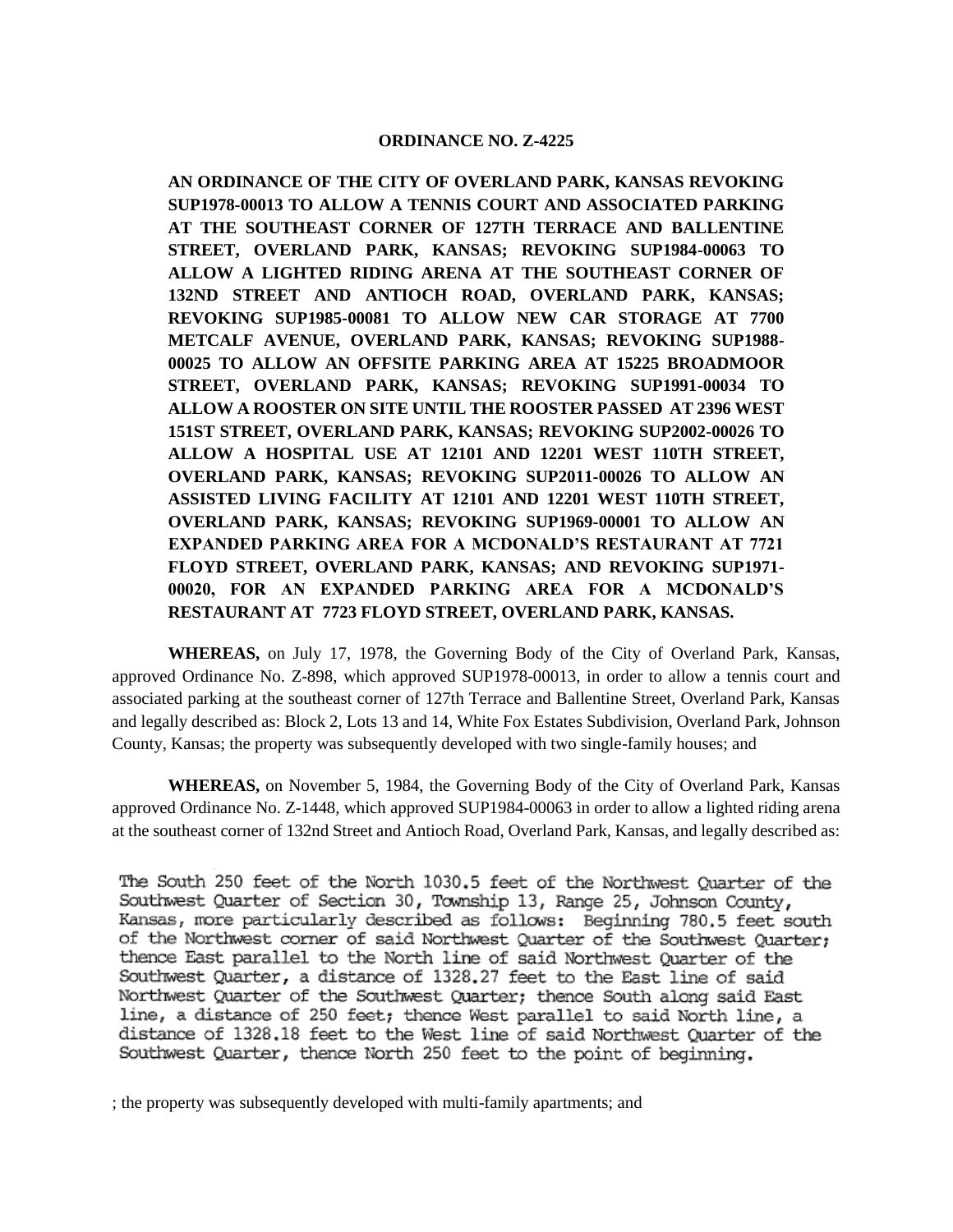**WHEREAS,** on December 16, 1985, the Governing Body of the City of Overland Park, Kansas approved Ordinance No. Z-1572, which approved SUP1985-00081, in order to allow new car storage at 7700 Metcalf Avenue, Overland Park, Kansas, and legally described as:

The North 75 feet of Lot 26, Martys Second Addition to the City of Overland Park, Johnson County, Kansas, except that part in the streets, commonly known as 7701 Floyd.

South 81.5 feet of the north 156.5 feet of Lot 26, Martys Second Addition, a subdivision in the City of Overland Park, Johnson County, Kansas, commonly known as 7709 Floyd.

The South 75 feet of the north 231.5 feet of Lot 26, Martys Second Addition to the City of Overland Park, a subdivision of Johnson County, commonly known as 7715 Floyd.

; the property was subsequently developed with a McDonald's Restaurant; and

**WHEREAS,** on June 20, 1988, the Governing Body of the City of Overland Park, Kansas approved Ordinance No. Z-1861, which approved SUP1988-00025, at 15225 Broadmoor Street, Overland Park, Kansas in order to allow an offsite parking area, and legally described as:

All that part of the NW 1/4 of the NW 1/4 of Sec. 8, T. 14, R. 25, in Johnson County, Kansas, described as follows:

Commencing at the SW corner of Lot #1, Block #7, LIGON'S FIRST ADDITION to STANLEY; thence South along the Southerly extension of the West line of said lot #1, a distance of 107.29 feet; thence East at right angles to the last course a distance of 175 feet; thence North a distance of 66.92 feet to the center line of the abandonded K.C.C.& S. Railroad; thence Westerly along said center line on a curve to the left having a radius of 1910 feet for a distance of 36.64 feet to a point due South of the SE corner and on the Southerly extension of the East line of Lot #6, Block #7, of said LIGON'S subdivision; thence West 139.5 feet to the point of begining.

#### Property herewith described contains approximately .55 acres.

; the property was subsequently developed with an industrial building with associated parking and a duplex.

**WHEREAS,** on October 14, 1991, the Governing Body of the City of Overland Park, Kansas approved Ordinance No. Z-2120, which approved SUP1991-00034, to allow a rooster on site until the rooster passed at 2396 West 151st Street, Overland Park, Kansas, and legally described as: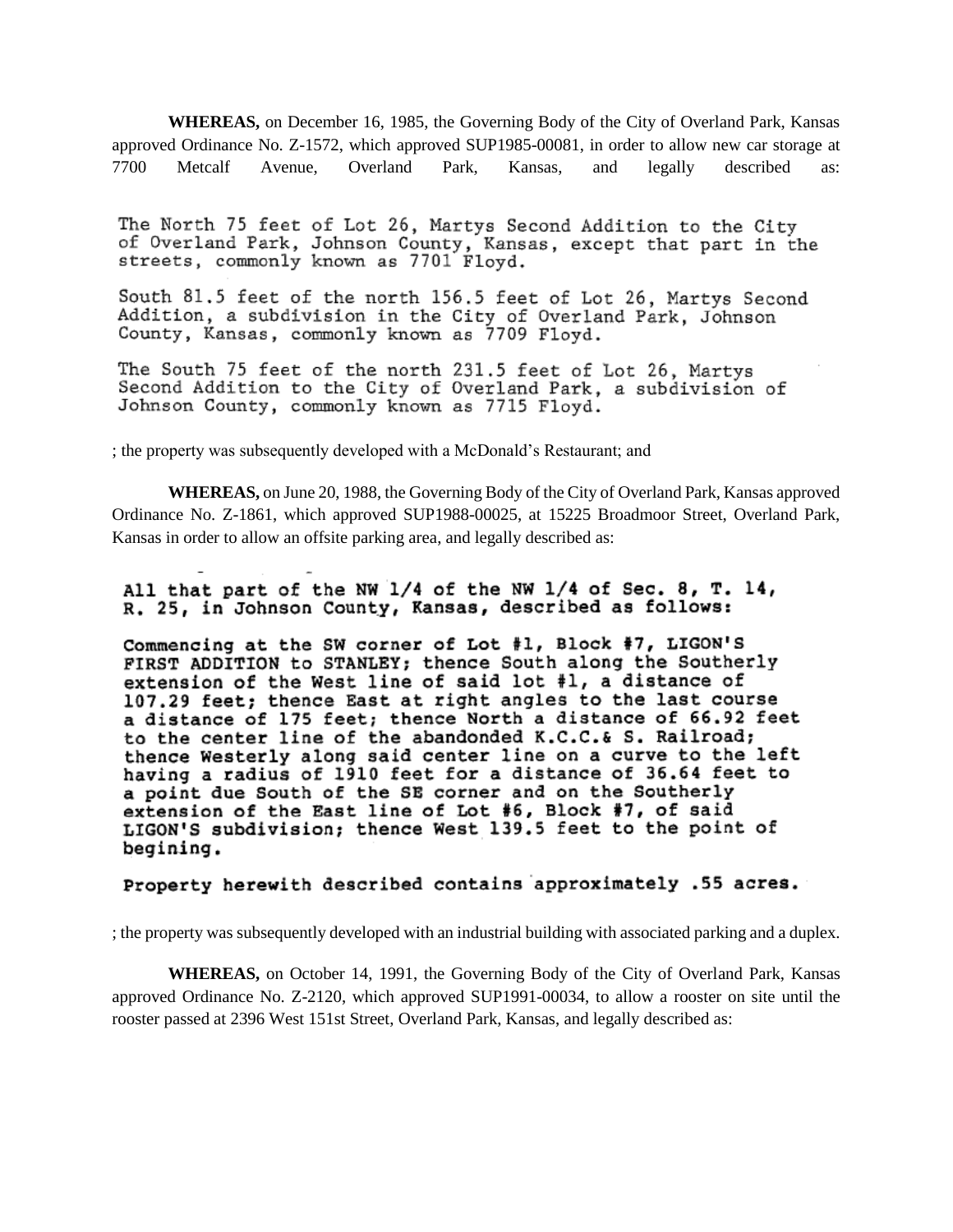Beginning 300 feet West of the SE corner of the SE quarter of Section 3, Township 14, Range 25, Johnson County Kansas. Thence<br>North 163 feet, thence West 100 feet, thence South 163 feet,<br>thence East 100 feet to the point of beginning. Subject to that<br>nart taken for 151st and beginnin part taken for 151st and beginning 400 feet West of the SE corner of the SE quarter, thence North 163 feet, thence West 63 feet, thence South 163 feet, thence East 63 feet to the point of beginning.

; approximately over 30 have passed since the granting of this special use permit and the Rooster is assumed to have since passed; and

**WHEREAS,** on December 16, 2002, the Governing Body of the City of Overland Park, Kansas approved Ordinance No. Z-2956, which approved SUP2002-00026, in order to allow a hospital use at 12101 and 12201 West 110th Street, Overland Park, Kansas, and legally described as:

# PART OF LOT 9 AND ALL OF LOT 10, COLLEGE SQUARE, SECOND PLAT:

DESCRIPTION: All that part of Lot 9 and all of Lot 10, COLLEGE SQUARE, SECOND PLAT, a subdivision of land in the Southeast 1/4 of Section 10, Township 13 South, Range 24 East, in the City of Overland Park, Johnson County, Kansas, being more particularly described as follows: Beginning at the Northeast corner of said Lot 10; thence South 87 degrees, 56 minutes, 39 seconds West, along the North line of said Lot 10 and said Lot 9, 463.96 feet to a point of curvature; thence Westerly, continuing along the North line of said Lot 9, on a curve to the left having a radius of 385 feet and tangent to the last described course, 10.07 feet; thence South 02 degrees, 04 minutes, 38 seconds East, 380.27 feet to a point on the South line of said Lot 9; thence North 87 degrees, 55 minutes, 20 seconds East, along the South line of said Lot 9, 253.75 feet to the Southeast corner of said Lot 9; thence North 42 degrees, 55 minutes, 20 seconds East, along the Southerly line of said Lot 10, 311.44 feet to the Southeast corner of said Lot 10; thence North 02 degrees, 03 minutes, 21 seconds West, along the East line of said Lot 10, 160.00 feet to the Point of Beginning.

Containing 156,012 square feet or 3.582 acres, more or less.

; subsequently the property was developed with office buildings; and

**WHEREAS,** on January 9, 2012, the Governing Body of the City of Overland Park, Kansas approved Ordinance No. Z-3513, which approved SUP2011-00026, to allow an assisted living facility at 12101 and 12201 West 110th Street, Overland Park, Kansas, and legally described as: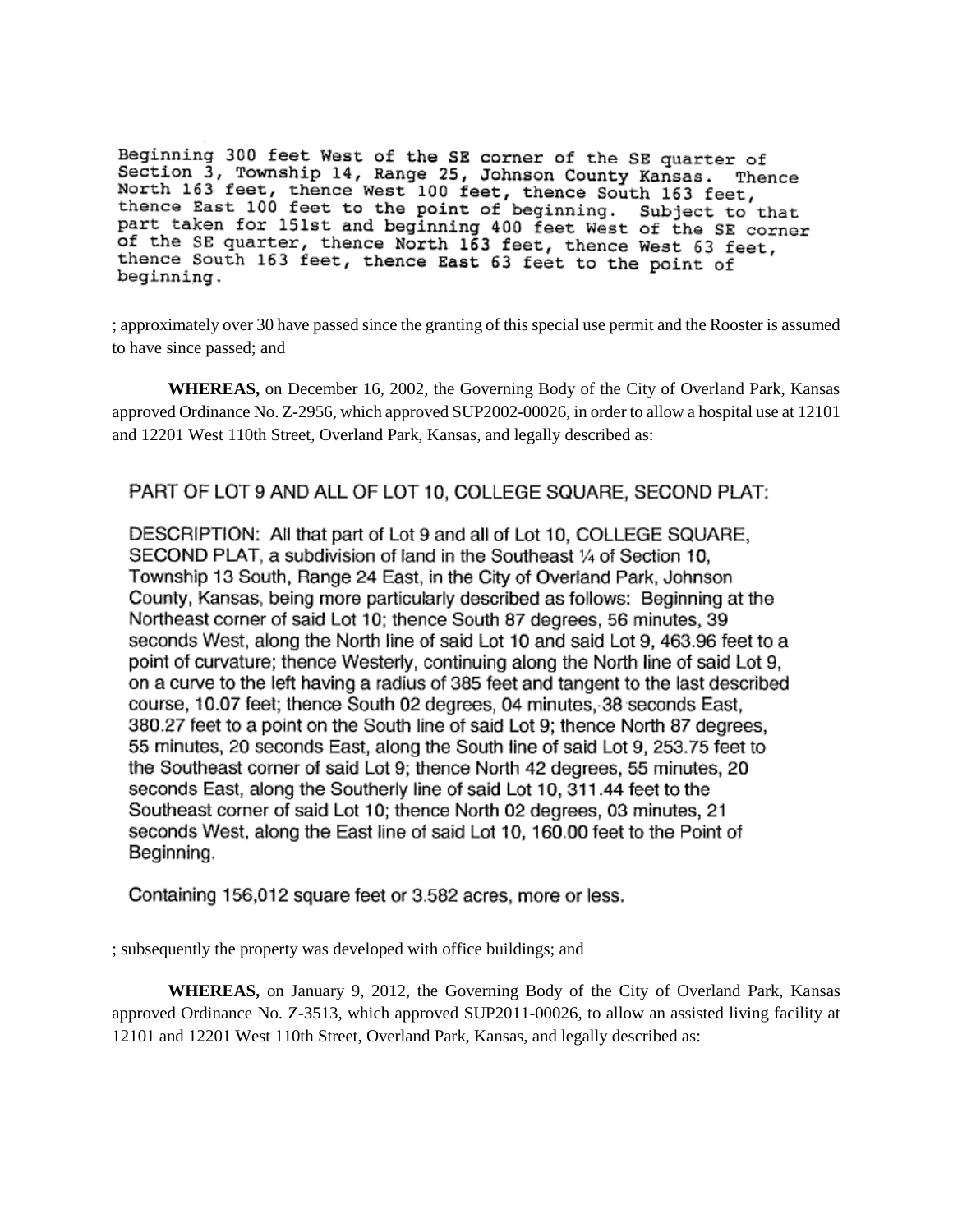Lot 9B, according to the Certificate of Survey filed in volume 5081, Page 138 of Lot 9, College Square, Second Plat, a subdivision of land in the City of Overland Park, Johnson County, Kansas and all of Lot 10 of said College Square, Second Plat, being more particularly described as follows:

Commencing at the Southeast corner of the Southeast One-Quarter of Section 10. Township 13 South, Range 24 East; thence North 02 degrees 05 minutes 25 seconds West on the East line of the said Southeast One-Quarter, a distance of 969.95 feet to a point; thence South 87 degrees 56 minutes 39 seconds West, a distance of 709.98 feet to a point; thence South 02 degrees 03 minutes 21 seconds East a distance of 40.00 feet to the Northeast corner of said Lot 10, College Square, Second Plat, said point being the Point of Beginning; thence South 02 degrees 03 minutes 21 seconds East, a distance of 160.00 feet to a point; thence South 42 degrees 55 minutes 20 seconds West, a distance of 311.44 feet to a point; thence South 87 degrees 55 minutes 20 seconds West, a distance of 253.75 feet to a point; thence North 02 degrees 04 minutes 40 seconds West, a distance of 380.27 feet to a point in a curve; thence Easterly on a curve to the right having a radius of 385.00 feet, an initial tangent bearing of North 86 degrees 26 minutes 46 seconds East and an arc length of 10.08 feet to a point; thence North 87 degrees 56 minutes 39 seconds East, a distance of 463.96 feet to the Point of Beginning and containing 3.5815 acres, more or less.

; subsequently the property was developed with office buildings; and

**WHEREAS,** on April 28, 1969, the Governing Body of the City of Overland Park, Kansas approved Ordinance No. Z-425, which approved SUP1969-00001, to allow for an expanded parking area for a McDonald's Restaurant at 7721 Floyd Street, Overland Park, Kansas, and legally described as: The South 75 feet of Lot 26, Marty's Second Addition, a subdivision in Overland Park, Johnson County, Kansas; subsequently the property was developed with a new car sales lot; and

**WHEREAS,** on November 15, 1971, the Governing Body of the City of Overland Park, Kansas approved Ordinance No. Z-547, which approved SUP1971-00020, for an expanded parking area for a McDonald's Restaurant at 7723 Floyd Street, Overland Park, Kansas, and legally described as: North 60 feet of Lot 35, Marty's Second Addition, a subdivision in Overland Park, Johnson County, Kansas; subsequently the property was developed width a new car sales lot; and

**WHEREAS,** pursuant to UDO Section 18.370.050, the Director of Planning and Development Services submitted a report dated April 25, 2022, to the Governing Body recommending that a public hearing be scheduled for the City Council meeting at 7:30 p.m. on June 6, 2022, to consider the revocation of SUP1978-00013, SUP1984-00063, SUP1985-00081, SUP1988-00025, SUP1991-00034, SUP2002- 00026, SUP2011-00026, SUP1969-00001, and SUP1971-00020 and providing the reasons therefore; and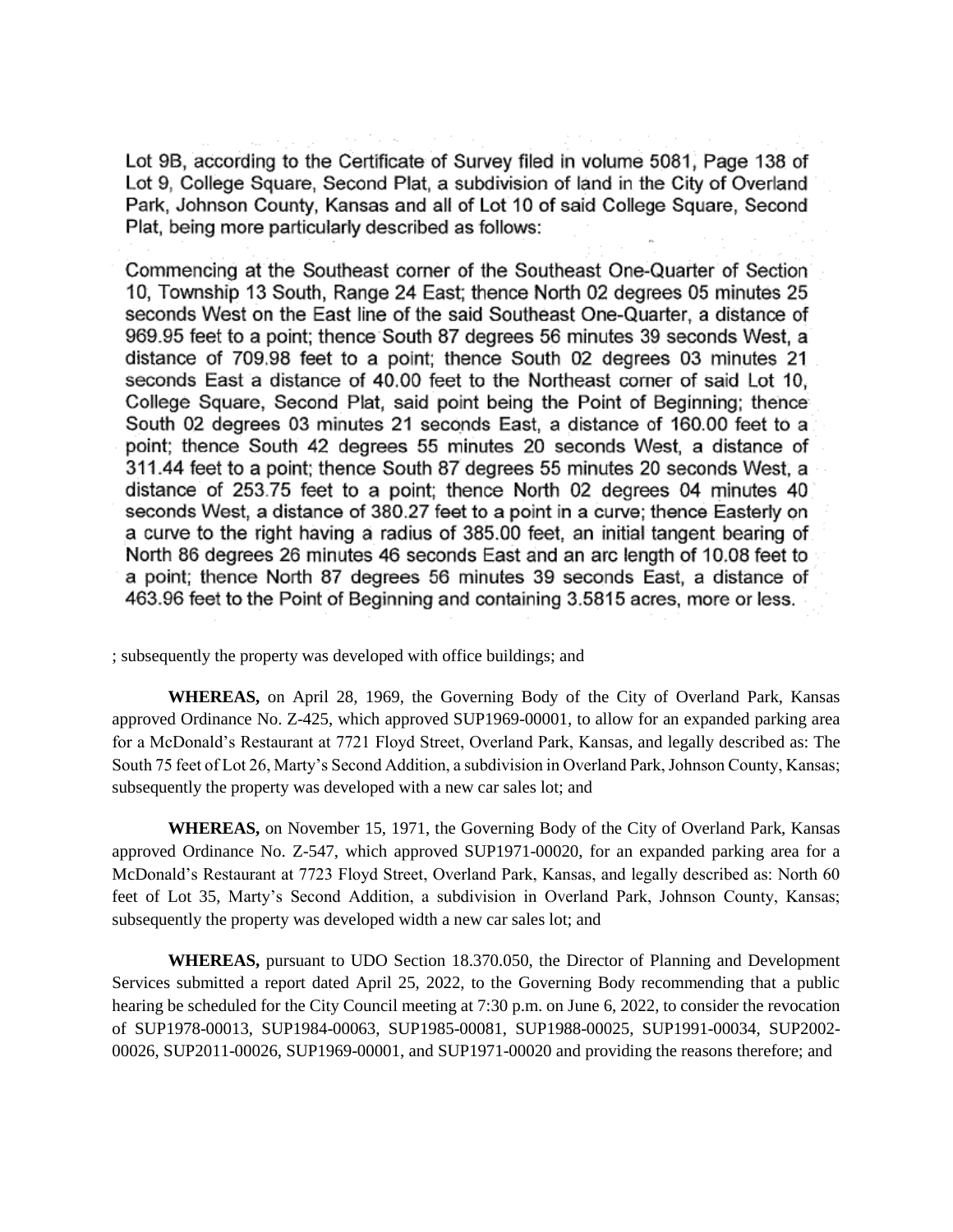**WHEREAS,** Resolution No. 4812 provided scheduled a public hearing for the City Council meeting on June 6, 2022, to consider the revocation of SUP1978-00013, SUP1984-00063, SUP1985-00081, SUP1988-00025, SUP1991-00034, SUP2002-00026, SUP2011-00026, SUP1969-00001, and SUP1971- 00020; and

**WHEREAS,** a public hearing was held June 6, 2022, in the Council Chambers of Overland Park City Hall to address the question of whether to revoke SUP1978-00013, SUP1984-00063, SUP1985-00081, SUP1988-00025, SUP1991-00034, SUP2002-00026, SUP2011-00026, SUP1969-00001, and SUP1971- 00020.

## **NOW, THEREFORE, BE IT ORDAINED BY THE GOVERNING BODY OF THE CITY OF OVERLAND PARK, KANSAS, AS FOLLOWS:**

**Section 1**. The "WHEREAS" clauses set forth above are hereby incorporated by reference as if fully set forth herein.

**Section 2**. SUP1978-00013 is hereby revoked.

**Section 3**. SUP1984-00063 is hereby revoked.

**Section 4**. SUP1985-00081 is hereby revoked.

**Section 5**. SUP1988-00025 is hereby revoked.

**Section 6**. SUP1991-00034 is hereby revoked.

**Section 7**. SUP2002-00026 is hereby revoked.

**Section 8**. SUP2011-00026 is hereby revoked.

**Section 9**. SUP1969-00001 is hereby revoked.

**Section 10**. SUP1971-00020 is hereby revoked.

**Section 11**. This Ordinance shall take effect and be in force as of the date of its passage, approval and publication as provided by law.

*Remaining Page Intentionally Left Blank.*